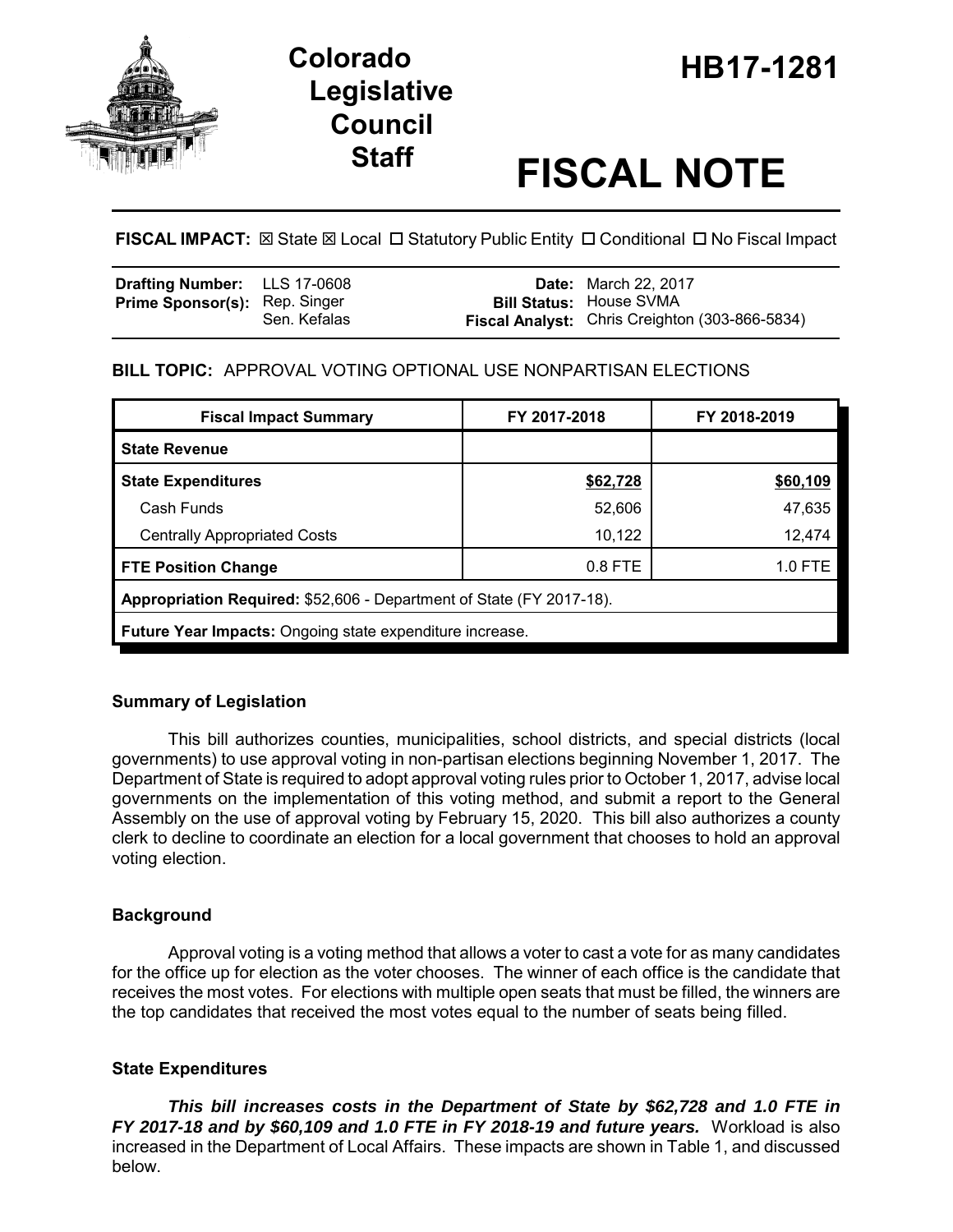March 22, 2017

| Table 1. Expenditures Under HB17-1281              |            |            |  |  |  |  |
|----------------------------------------------------|------------|------------|--|--|--|--|
| <b>Cost Components</b>                             | FY 2017-18 | FY 2018-19 |  |  |  |  |
| <b>Personal Services</b>                           | \$38,903   | \$46,685   |  |  |  |  |
| <b>FTE</b>                                         | $0.8$ FTE  | 1.0 FTE    |  |  |  |  |
| <b>Operating Expenses and Capital Outlay Costs</b> | 5,463      | 950        |  |  |  |  |
| <b>Computer Programming</b>                        | 8,240      |            |  |  |  |  |
| Centrally Appropriated Costs*                      | 10,122     | 12,474     |  |  |  |  |
| <b>TOTAL</b>                                       | \$62,728   | \$60,109   |  |  |  |  |

 *\* Centrally appropriated costs are not included in the bill's appropriation.*

*Department of State.* Beginning in FY 2017-18, 1.0 FTE will be needed for an Elections Specialist to implement this bill. This position will promulgate rules on the conduct of approval voting elections, provide guidance to local governments on the conduct of approval voting, track the use of approval voting, and prepare a report for the General Assembly. This report is to include recommendations on statutory and rule changes necessary to implement approval voting as an alternative voting method for regular and special federal, state, and local elections. The cost of this position is prorated in FY 2017-18 based on a September 1, 2017, start date.

Additionally, for FY 2017-18, programming changes are needed to the statewide voter registration database (SCORE) to accommodate approval voting. This requires 80 hours of computer programming at a rate of \$103 per hour for a total cost of \$8,240.

*Department of Local Affairs.* Currently, local governments and special districts file their election results with the Department of Local Affairs. This bill increases workload by a minimal amount to update local government and special district election forms and publications. It is assumed that workload will also increase for the Department of Local Affairs to collaborate with the Department of State on the creation of approval voting rules, particularly the submission of election results. This workload can be accomplished within existing appropriations.

*Centrally appropriated costs.* Pursuant to a Joint Budget Committee policy, certain costs associated with this bill are addressed through the annual budget process and centrally appropriated in the Long Bill or supplemental appropriations bills, rather than in this bill. The centrally appropriated costs subject to this policy are estimated in the fiscal note for informational purposes and summarized in Table 2.

| Table 2. Centrally Appropriated Costs Under HB17-1281                |            |            |  |  |  |
|----------------------------------------------------------------------|------------|------------|--|--|--|
| <b>Cost Components</b>                                               | FY 2017-18 | FY 2018-19 |  |  |  |
| Employee Insurance (Health, Life, Dental, and Short-term Disability) | \$6,636    | \$8,291    |  |  |  |
| Supplemental Employee Retirement Payments                            | 3.486      | 4,183      |  |  |  |
| <b>TOTAL</b>                                                         | \$10,122   | \$12,474   |  |  |  |